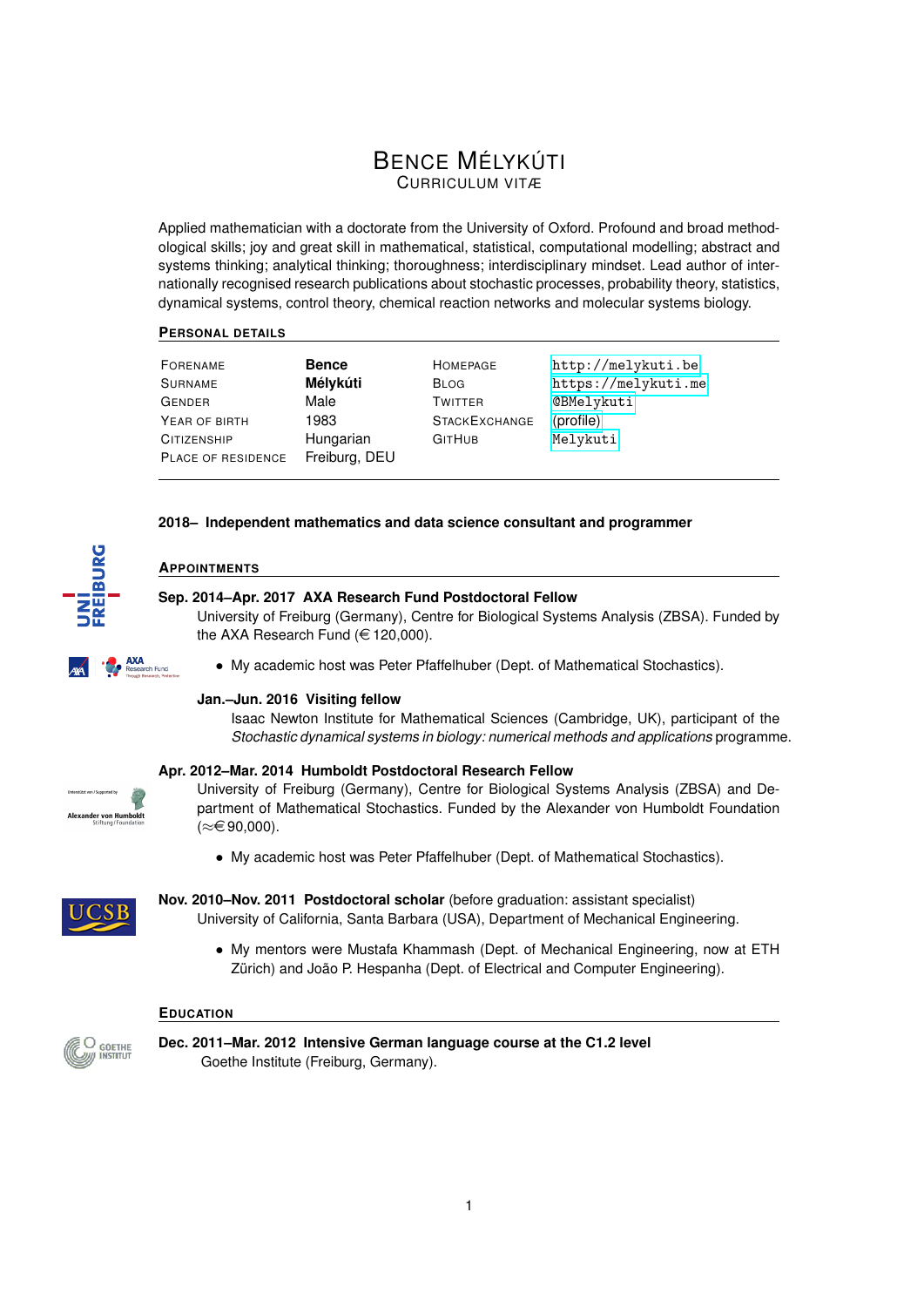

# **2006–2011 Doctor of Philosophy (DPhil, PhD)**

University of Oxford (UK), Life Sciences Interface Doctoral Training Centre and Department of Statistics. I was a member of Keble College.

- I was supervised by Alison M. Etheridge (Dept. of Statistics) and Antonis Papachristodoulou (Control Group, Dept. of Engineering Science).
- The title of my thesis: *Theoretical advances in the modelling and interrogation of biochemical reaction systems: alternative formulations of the chemical Langevin equation and optimal experiment design for model discrimination*. I was modelling the effects of stochastic fluctuations of molecular concentrations on chemical kinetics in molecular biology (systems biology) arising from the low copy numbers of interacting molecules. The main mathematical tools I used were Itô stochastic differential equations. The thesis can be downloaded from my website or from [here.](http://ora.ouls.ox.ac.uk/objects/uuid%3Ad368c04c-b611-41b2-8866-cde16b283b0d)

*In the first part of the thesis I proved that there are new, alternative formulations of the chemical Langevin equation which all give the same distributions of variables. These new formulations give insight into the geometrical structure of trajectories, and they can accelerate the numerical simulation of the equation. The second part of the thesis expanded on the project described in the next bullet point.*

• As part of my lab rotation, I did an eight-week-long control theory project supervised by Antonis Papachristodoulou (2007). The title of my project report: *A control theoretical approach to designing optimal experiments in systems biology*. The report can be downloaded from my website.

*In this mathematical study I was investigating what kind of external stimulus profile (input function shape) yields the maximal difference between predicted measurement values from two alternative ordinary differential equation models of a (biological) system, in order to get real world measurements from the so designed experiment that are most likely to invalidate the incorrect one of the two models.*

• As part of my lab rotation, I did an eight-week-long statistical project supervised by Gil McVean (Dept. of Statistics, 2007). The title of my project report: *Prediction of hematopoietic cell transplantation success from HLA matching*. The report can be downloaded from my website.

*In this statistical meta-analysis I was comparing the negative effect of mismatches at six HLA genes between donor and recipient on recipients' survival time.*

- This is a 1+3-year graduate programme. My 2006/2007 academic year was devoted to courses in computational biology, bioinformatics, bio-medical image and signal analysis, and bionanotechnology. The curriculum also included wetlab experimentation, e.g. the sequencing of own mitochondrial DNA.
- Recipient of an Engineering and Physical Sciences Research Council (EPSRC) doctoral studentship (fees and subsistence,  $\approx$ £20,000 + £51,130).
- I was the second from my class of twenty students at the Doctoral Training Centre to submit a thesis and second to complete the doctoral studies.

# **2001–2006 MSc in mathematics**

Eötvös Loránd University [ELTE] (Budapest, Hungary), Faculty of Science.

- In the last two years I studied:
	- **–** Stochastic processes
	- **–** Stochastic analysis
	- **–** Stochastic modelling
	- **–** Control theory
	- **–** Continuous optimisation
	- **–** Mathematical physics
	- **–** Universal algebra

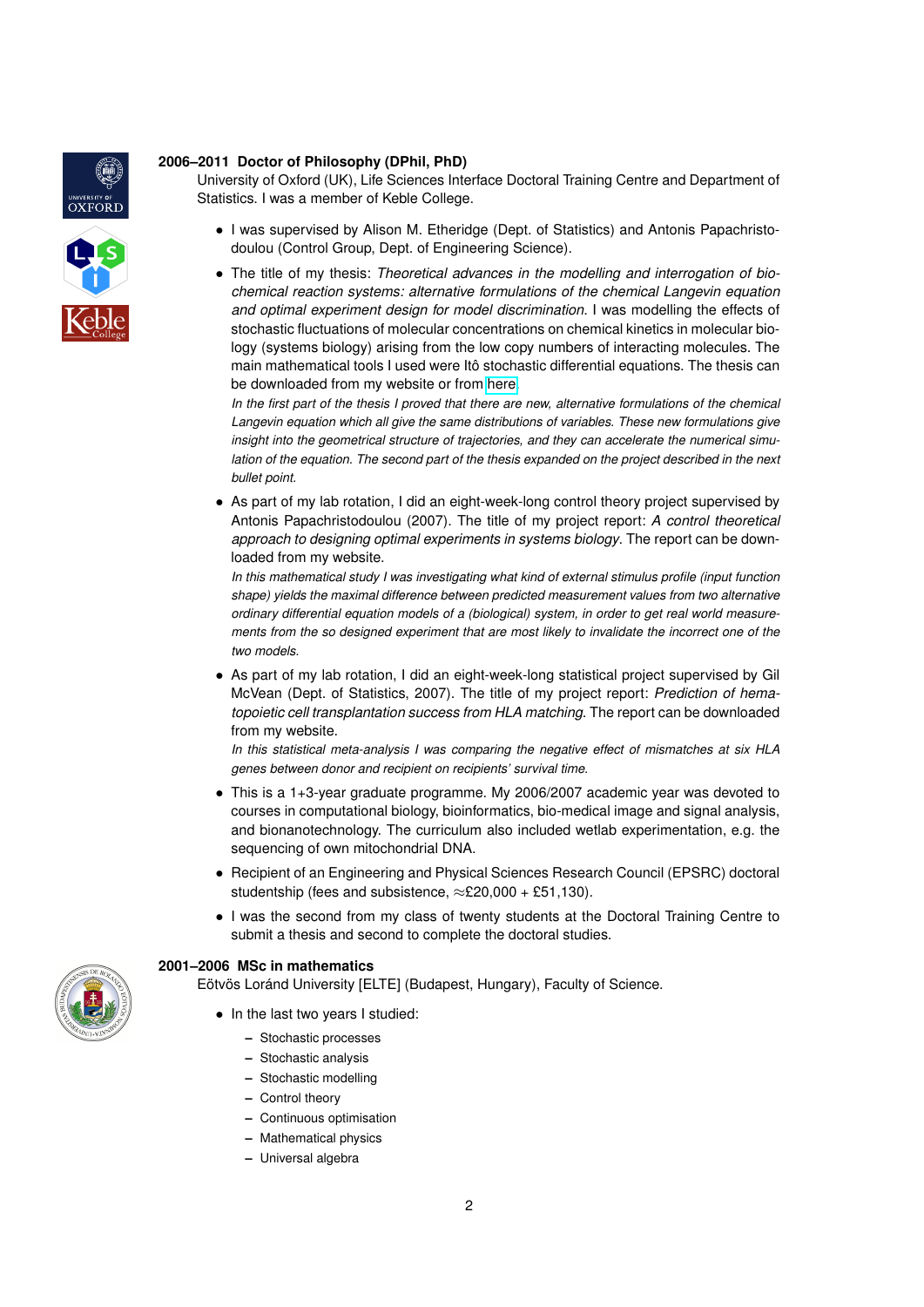- **–** Set theory
- The title of my dissertation: *The mixing rate of Markov chain Monte Carlo methods and some applications of MCMC simulation in bioinformatics*. My advisor was István Miklós. The dissertation can be downloaded from my website.

*This project explored analytical tools and applied some of them to study the mixing rate of two discrete state space Markov chain Monte Carlo methods that were rooted in bioinformatics questions. We addressed the fundamental question analytically for how long an MCMC needs to be run to reach the required proximity of the target distribution.*

• As part of my coursework, I did a stochastic optimisation project for an operations research course taught by András Prékopa (2005).

*In the project I modelled a daily business decision of the leading Hungarian newspaper distributor as a stochastic optimisation problem. I developed a solution starting by interviewing a manager through formulating a mathematical model to finding the theoretic and algorithmic solution of the mathematical problem.*

• Among my professors there were five members of the Hungarian Academy of Sciences, including Wolf Prize laureate László Lovász.

**1995–2001** Toldy Ferenc Secondary School (Budapest, Hungary)

• The faculty awarded me the prize of the *Toldy Ferenc Foundation* for my outstanding academic performance, social activity, and exemplary conduct throughout the six years of study.

# **COURSES**

**2018** Data engineering on Google Cloud Platform, a 5-course specialisation by Google Cloud on Coursera. [Certificate](https://www.coursera.org/account/accomplishments/specialization/LE694U8LPJ5Z) earned on 18<sup>th</sup> May 2018.

- 5. Building resilient streaming systems on Google Cloud Platform. [Certificate](https://www.coursera.org/verify/QTCQGLP4QPQC) earned on 18<sup>th</sup> May 2018.
- 4. Serverless machine learning with Tensorflow on Google Cloud Platform. [Certificate](https://www.coursera.org/verify/Q8WLEU9BEJ2W) earned on  $14<sup>th</sup>$  May 2018.
- 3. Serverless data analysis with Google BigQuery and Cloud Dataflow. [Certificate](https://www.coursera.org/verify/64JUXJ5Y9UYT) earned on 2<sup>nd</sup> May 2018.
- 2. Leveraging unstructured data with Cloud Dataproc on Google Cloud Platform. [Certificate](https://www.coursera.org/verify/SYS3RL3V7U4R) earned on 29<sup>th</sup> April 2018.
- 1. Google Cloud Platform big data and machine learning fundamentals. [Certificate](https://www.coursera.org/verify/CKWYKW9ZU7QH) earned on 25<sup>th</sup> April 2018.

# **PEER-REVIEWED PUBLICATIONS**[1](#page-2-0)

6. Felix Beck, Bence Mélykúti. Parameter estimation in a subcritical percolation model with colouring.

*[Stochastics: An International Journal of Probability and Stochastic Processes](https://doi.org/10.1080/17442508.2018.1539089)*, **91**(5), 657– [694, 2019.](https://doi.org/10.1080/17442508.2018.1539089) [Software.](https://github.com/Melykuti/Parameterestimation_MSM)

- 5. Bence Mélykúti, Peter Pfaffelhuber. The stationary distribution of a Markov jump process glued together from two state spaces at two vertices. *Stochastic Models*, **31**[\(4\), 525–553, 2015.](http://www.tandfonline.com/doi/full/10.1080/15326349.2015.1055769) [arXiv:1401.6400 \[math.PR\], 2015.](http://arxiv.org/abs/1401.6400)
- 4. Bence Mélykúti, João P. Hespanha, Mustafa Khammash. Equilibrium distributions of simple biochemical reaction systems for time-scale separation in stochastic reaction networks. *[Journal of the Royal Society Interface](http://dx.doi.org/10.1098/rsif.2014.0054)*, **11**(97), 20140054, 2014.

<span id="page-2-0"></span><sup>&</sup>lt;sup>1</sup> Citation data is available by Google Scholar Citations at

[http://scholar.google.com/citations?user=5HGcq\\_gAAAAJ](http://scholar.google.com/citations?user=5HGcq_gAAAAJ).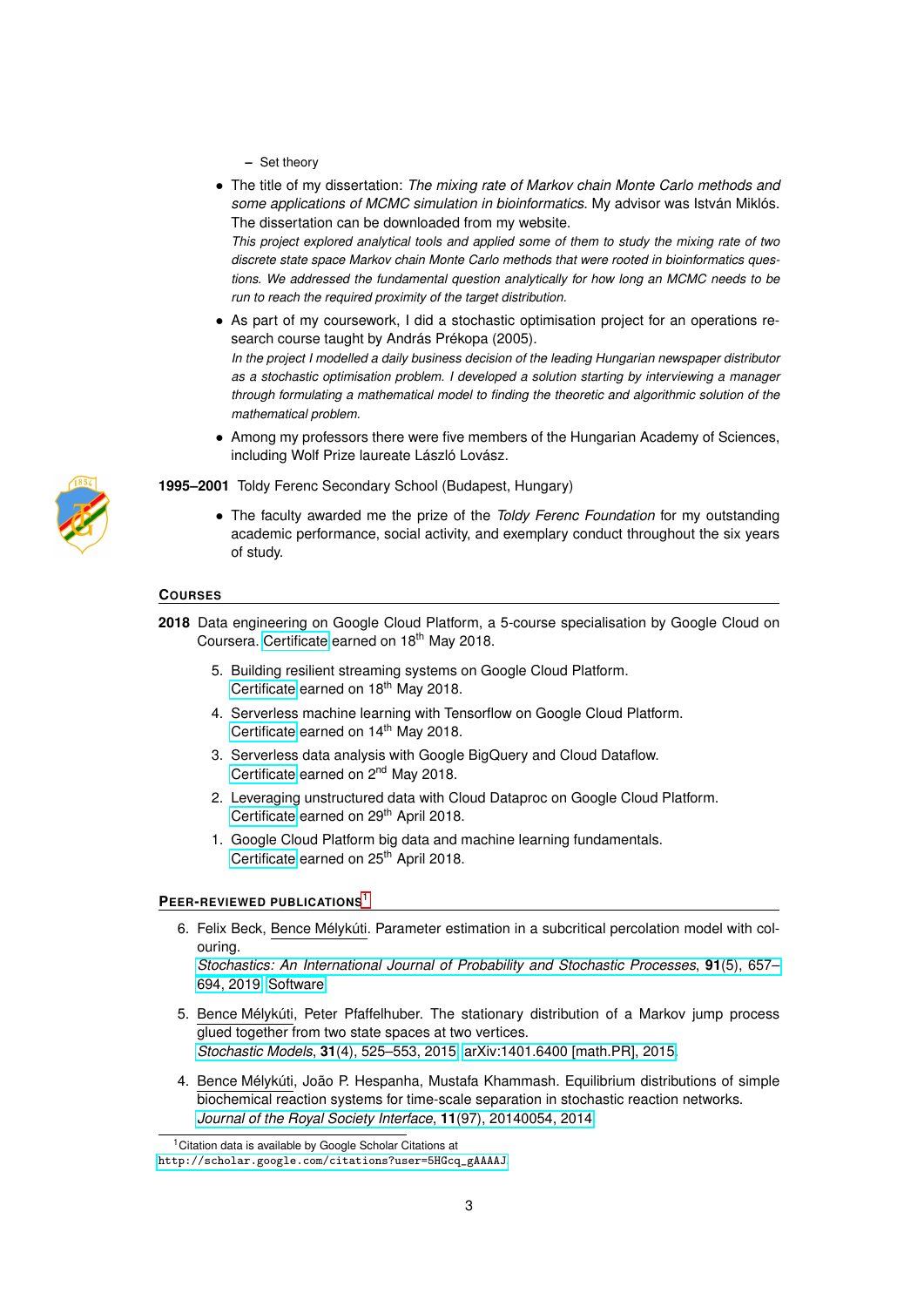- 3. Bence Mélykúti, Kevin Burrage, Konstantinos C. Zygalakis. Fast stochastic simulation of biochemical reaction systems by alternative formulations of the chemical Langevin equation. *[Journal of Chemical Physics](http://link.aip.org/link/?JCP/132/164109)*, **132**, 164109, 2010. *Selected for inclusion in the 1st May 2010 issue of the Virtual Journal of Biological Physics Research (volume 19, issue 9).*[2](#page-3-0)
- 2. Bence Mélykúti, Elias August, Antonis Papachristodoulou, Hana El-Samad. Discriminating between rival biochemical network models: three approaches to optimal experiment design. *[BMC Systems Biology](http://www.biomedcentral.com/1752-0509/4/38)*, **4**:38, 2010. *Achieved* 'Highly accessed' *designation on the BMC Systems Biology website.*
- 1. István Miklós, Bence Mélykúti, Krister Swenson. The metropolized Partial Importance Sampling MCMC mixes slowly on minimum reversal rearrangement paths. *[IEEE/ACM Transactions on Computational Biology and Bioinformatics](http://dx.doi.org/10.1109/TCBB.2009.26)*, **7**(4), 763–767, 2010.

### **RESEARCH FUNDING**

- **AXA Research Fund Postdoctoral Fellowship** (2014–17) for research on risks. Fellowship value:  $€ 120,000.$
- **Humboldt Postdoctoral Research Fellowship** (2011–14) I estimated that this fellowship had a monetary value of  $\approx \in 90,000$  (payments and benefits in kind).

#### **RECORDINGS OF MY PRESENTATIONS**

- The German tank problem, *24th September 2019*. [Link.](https://anchor.fm/philipp-packmohr/episodes/The-German-Tank-Problem-e54ctv) *Podcast in the series Data Science Phil, in which we discuss methods for estimating population sizes from scarce data: German tank problem, capture-mark-recapture, Fermi problem. Duration: 1 h 27 min.*
- Cross-contamination rate estimation for digital PCR in lab-on-a-chip microfluidic devices, *16th June 2016, Isaac Newton Institute for Mathematical Sciences, Cambridge, UK.* [Link 1,](http://www.newton.ac.uk/seminar/20160616110012002) [link 2.](http://sms.cam.ac.uk/media/2283166) *Duration: 1 h 6 min.*
- Equilibrium distributions of simple biochemical reaction systems for time-scale separation in stochastic reaction networks, *10th February 2016, Isaac Newton Institute for Mathematical Sciences, Cambridge, UK.* [Link 1,](http://www.newton.ac.uk/seminar/20160210150016002) [link 2.](http://sms.cam.ac.uk/media/2188770) *Poor sound quality. Duration: 1 h 9 min.*
- Model risk in systems biology, *13th November 2015, AXA headquarters, Paris, France.* [Link,](https://www.youtube.com/watch?v=v3jEvbKurJ4) [link to complete event.](https://www.youtube.com/watch?v=zE6ZfahDxuA) *Popular science account of my AXA Research Fund sponsored project. Duration: 4 min.*

### **CONFERENCE PRESENTATIONS**

- } World Congress in Probability and Statistics (WCPS 2016), *11th–15th July 2016, Fields Institute, Toronto, Canada.*
	- **Talk:** Parameter estimation in a percolation model with colouring
- Information, Probability and Inference in Systems Biology Conference (IPISB 2016), *18th– 20th May 2016, Institute of Science and Technology Austria, Klosterneuburg, Austria.* **Poster:** Equilibrium distributions of simple biochemical reaction systems for time-scale separation in stochastic reaction networks

<span id="page-3-0"></span><sup>&</sup>lt;sup>2</sup>The Virtual Journal, which was published by the American Physical Society and the American Institute of Physics in cooperation with numerous other societies and publishers, was an edited compilation of links to articles from participating publishers, covering a focused area of frontier research.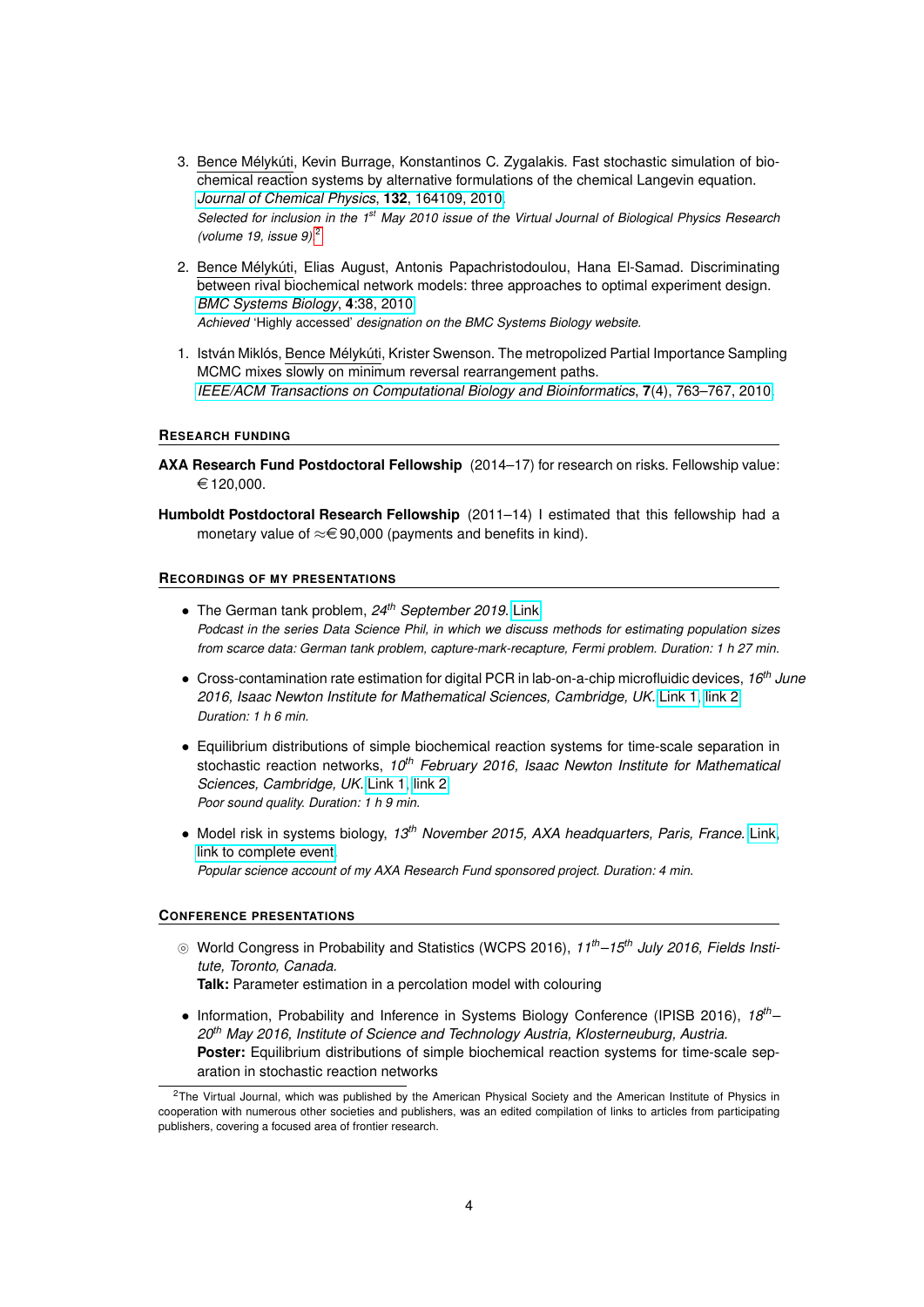• Advances in numerical and analytic approaches for the study of non-spatial stochastic dynamical systems in molecular biology, *4 th–8th April 2016, Isaac Newton Institute for Mathematical Sciences, Cambridge, UK.* **[Poster:](http://www.newton.ac.uk/event/sdbw03/posters)** Equilibrium distributions of simple biochemical reaction systems for time-scale sep-

aration in stochastic reaction networks

• Multiscale methods for stochastic dynamical systems in biology, *29th February–4th March 2016, International Centre for Mathematical Sciences, Edinburgh, UK.* **Poster:** Equilibrium distributions of simple biochemical reaction systems for time-scale separation in stochastic reaction networks

- Chemical Reaction Network Theory (CRNT) Portsmouth 2014, *23rd–25th June 2014, University of Portsmouth, UK.* **Talk:** Equilibrium distributions of simple biochemical reaction systems for time-scale separation in stochastic reaction networks
- 11<sup>th</sup> German Probability and Statistics Days (GPSD), 4<sup>th</sup>–7<sup>th</sup> March 2014, Ulm, Germany. **Talk:** The stationary distribution of a Markov jump process on a state space glued together from two state spaces at two vertices
- } 14th International Conference on Systems Biology (ICSB 2013), *30th August–3rd September 2013, Copenhagen, Denmark.* **Talk:** A mathematical comparison of transcription factor-facilitated mechanisms of gene regulation
- ◎ 36<sup>th</sup> Conference on Stochastic Processes and their Applications (SPA 2013), 29<sup>th</sup> July–2<sup>nd</sup> Au*gust 2013, University of Colorado, Boulder, CO, USA.* **Talk:** Equilibrium distributions of simple biochemical reaction systems for time-scale separation in stochastic reaction networks
- German–Polish Joint Conference on Probability and Mathematical Statistics (GPPS), *6 th– 9 th June 2013, Torun, Poland. ´* **Talk:** Equilibrium distributions of simple biochemical reaction systems for time-scale separation in stochastic reaction networks
- 9 th German Open Conference on Probability and Statistics (GOCPS), *2 nd–5th March 2010, Leipzig, Germany.* **Talk:** A diffusion process model for chemical reaction kinetics: the chemical Langevin equation
- RoSBNet Synthetic Biology Workshop, *14th–16th September 2009, Oxford, UK.* **Poster:** Faster stochastic simulation — Alternative formulations of the chemical Langevin equation
- } 33rd Conference on Stochastic Processes and their Applications (SPA 2009), *27th–31st July 2009, Berlin, Germany.* **Talk:** Alternative formulations of the chemical Langevin equation
- Probability at Warwick Young Researchers Workshop, *20th–24th July 2009, Department of Statistics, University of Warwick, UK.* **Talk:** Alternative formulations of the chemical Langevin equation
- StoMP 2009. Noisy Bugs: modelling and microbiology, *13th–16th July 2009, e-Science Institute, Edinburgh, UK.* **Poster:** Faster stochastic simulation — Alternative formulations of the chemical Langevin equation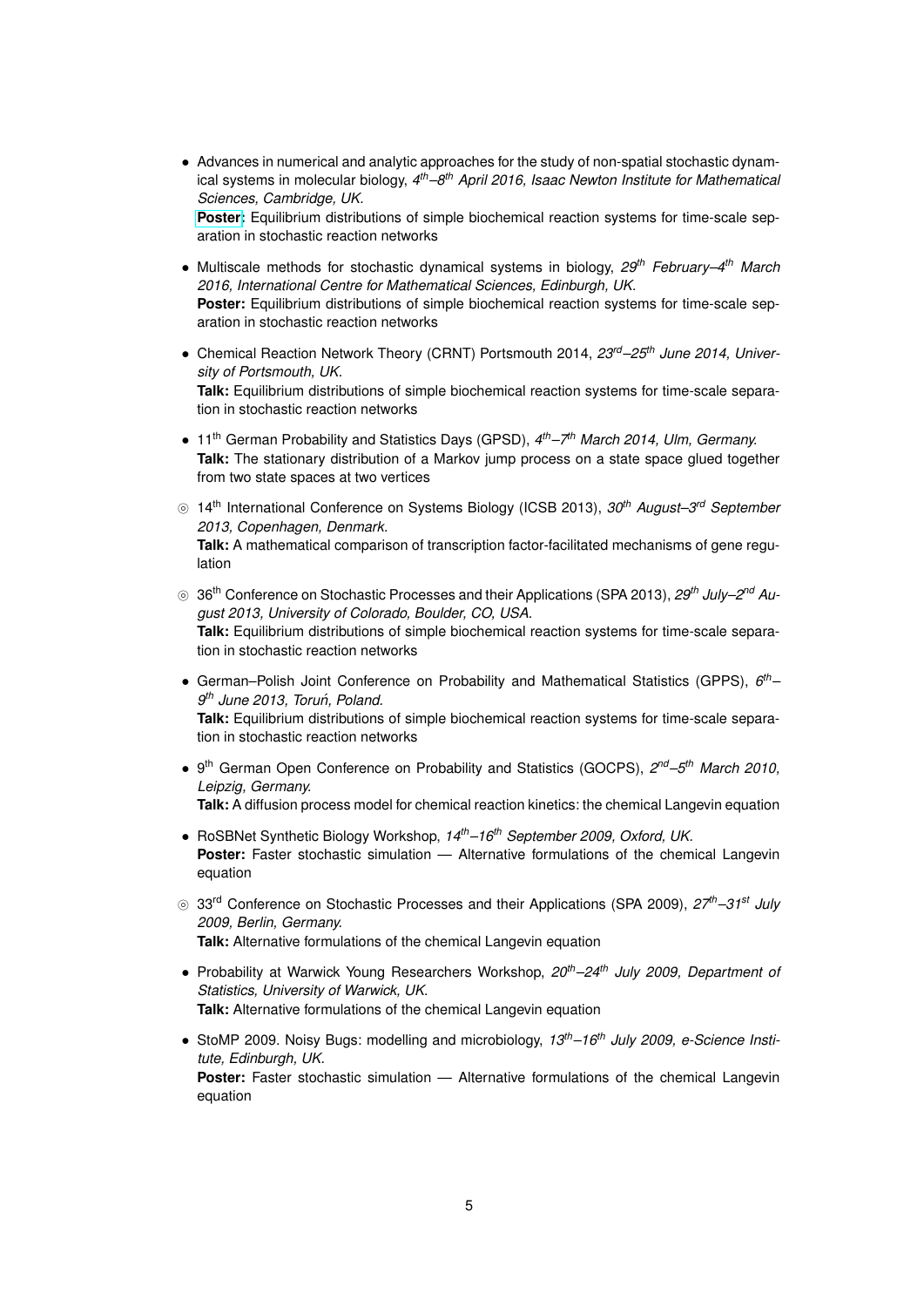# **CONFERENCES ATTENDED**

- Spatially distributed stochastic dynamical systems in biology, *20th–24th June 2016, Isaac Newton Institute for Mathematical Sciences, Cambridge, UK.*
- Opening workshop of the *Stochastic dynamical systems in biology: numerical methods and applications* programme, *18th–22nd January 2016, Isaac Newton Institute for Mathematical Sciences, Cambridge, UK.*
- 38th Conference on Stochastic Processes and their Applications (SPA 2015), *13th–17th July 2015, Oxford, UK.*
- Workshop on Mathematical Trends in Reaction Network Theory, *1 st–3rd July 2015, University of Copenhagen, Denmark.*
- 29th European Meeting of Statisticians (EMS 2013), *20th–25th July 2013, Budapest, Hungary.*
- Ars Conjectandi A celebration of 300 years of stochastics, *21st–24th May 2013, Freiburg, Germany and Basel, Switzerland.*
- 35th Conference on Stochastic Processes and their Applications (SPA 2011), *19th–24th June 2011, Oaxaca, Mexico.*
- Southern California Systems Biology Conference, *29th–30th January 2011, University of California, Irvine, CA, USA.*
- 2010 Southern California Probability Symposium, *4 th December 2010, University of California, Los Angeles, CA, USA.*
- 11th International Conference on Systems Biology, *10th–14th October 2010*, and workshop on Evolutionary Systems Biology, *15th October 2010, Edinburgh, UK.*
- Probability at Warwick Young Researchers Workshop, *19th–23rd July 2010, Department of Statistics, University of Warwick, UK.*
- RoSBNet Synthetic Biology Workshop, *12th–14th July 2010, Oxford, UK.*
- 1 st FORSYS Symposium (BMBF Initiative for Systems Biology), *19th–20th June 2008, Berlin, Germany.*
- IMA Hot Topics Workshop: Stochastic Models for Intracellular Reaction Networks, *11th–13th May 2008, Institute for Mathematics and its Applications, University of Minnesota, Minneapolis, MN, USA.*
- Oxford Centre for Integrative Systems Biology Launch Meeting, *10th–11th January 2008, Oxford, UK.*

#### **PROFESSIONAL SERVICE**

- Reviewer for the journals Stochastic Models, Communications in Mathematical Sciences, Journal of Chemical Physics, Bulletin of Mathematical Biology, Stochastic Environmental Research and Risk Assessment, IEEE Transactions on Automatic Control (twice), International Journal of Robust and Nonlinear Control, Molecular Systems Biology, BMC Systems Biology.
- Proposed and organised a contributed session titled *Stochastic processes in molecular systems biology* at the 29th European Meeting of Statisticians (EMS 2013), *20th–25th July 2013, Budapest, Hungary.*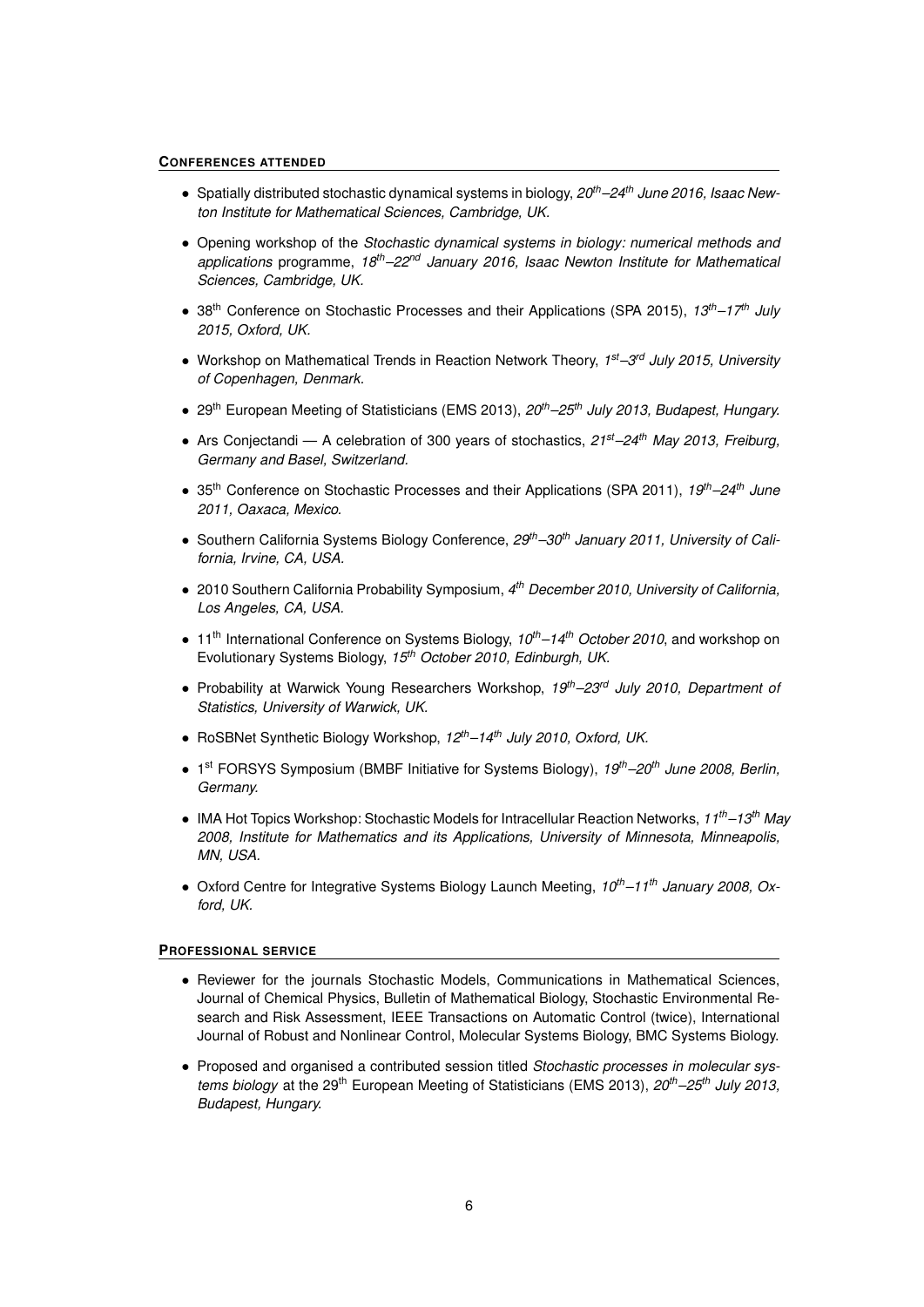### **SUPERVISION**

- Felix Beck, MSc dissertation in mathematics, Oct. 2014–Oct. 2015 Title: *Parameter estimation in a percolation model with coloring*
- Bernadette (Benny) Lies, MSc dissertation (Diplomarbeit) in mathematics, May 2012–Jan. 2014

Title: *The global attractor conjecture in the chemical reaction network theory*

#### **TEACHING EXPERIENCE**

- Chair of a biology research seminar series at the ZBSA, University of Freiburg.
- I gave a standalone lecture (in 2012) and the corresponding practical class (in 2012 and 2013) on chemical reaction network theory for an MSc course, Freiburg.
- Teaching assistant for the third-year mathematics undergraduate Applied probability course, Michaelmas Term 2008, Oxford.
- Demonstrator for statistics courses at the Doctoral Training Centre on three occasions.

### **LANGUAGES**

**Hungarian** First language.

**English** Fluent. TOEFL CBT score: 280 out of 300 (essay rating: 5.5 out of 6) in 2005.

**German** Fluent, advanced level. Goethe-Zertifikat C1 (score: 94%, 'very good' grade) in 2012.

### **IT SKILLS**

**Scientific computing:** Matlab/Octave, Mathematica, Maple, NumPy for Python; some experience in R

**Machine learning:** Tensorflow, Scikit-Learn

**Data processing:** SQL (experience on Google BigQuery), Pandas

**Parallel computing:** PySpark (Apache Spark), Joblib for Python

**Geoinformatics:** GeoPandas, Shapely, OsGeo (GDAL, OGR), PDAL, Overpass Query Language (to retreive OpenStreetMap data), QGIS, Cartopy

**Image processing:** OpenCV, Pillow and Matplotlib.PyPlot in Python

**Programming languages:** Python/Jupyter; some experience in C++ and Javascript

**Operating systems:** Linux (Fedora, Ubuntu), Windows

**Cloud environments:** Google Cloud Platform, Microsoft Azure

**Graphics and image editing:** GIMP, Xfig

### **Graphical user interface design:** Tkinter for Python

Other: Git, GitHub, LATEX, HTML, Markdown, Microsoft Office/LibreOffice

Visit <https://github.com/melykuti>.